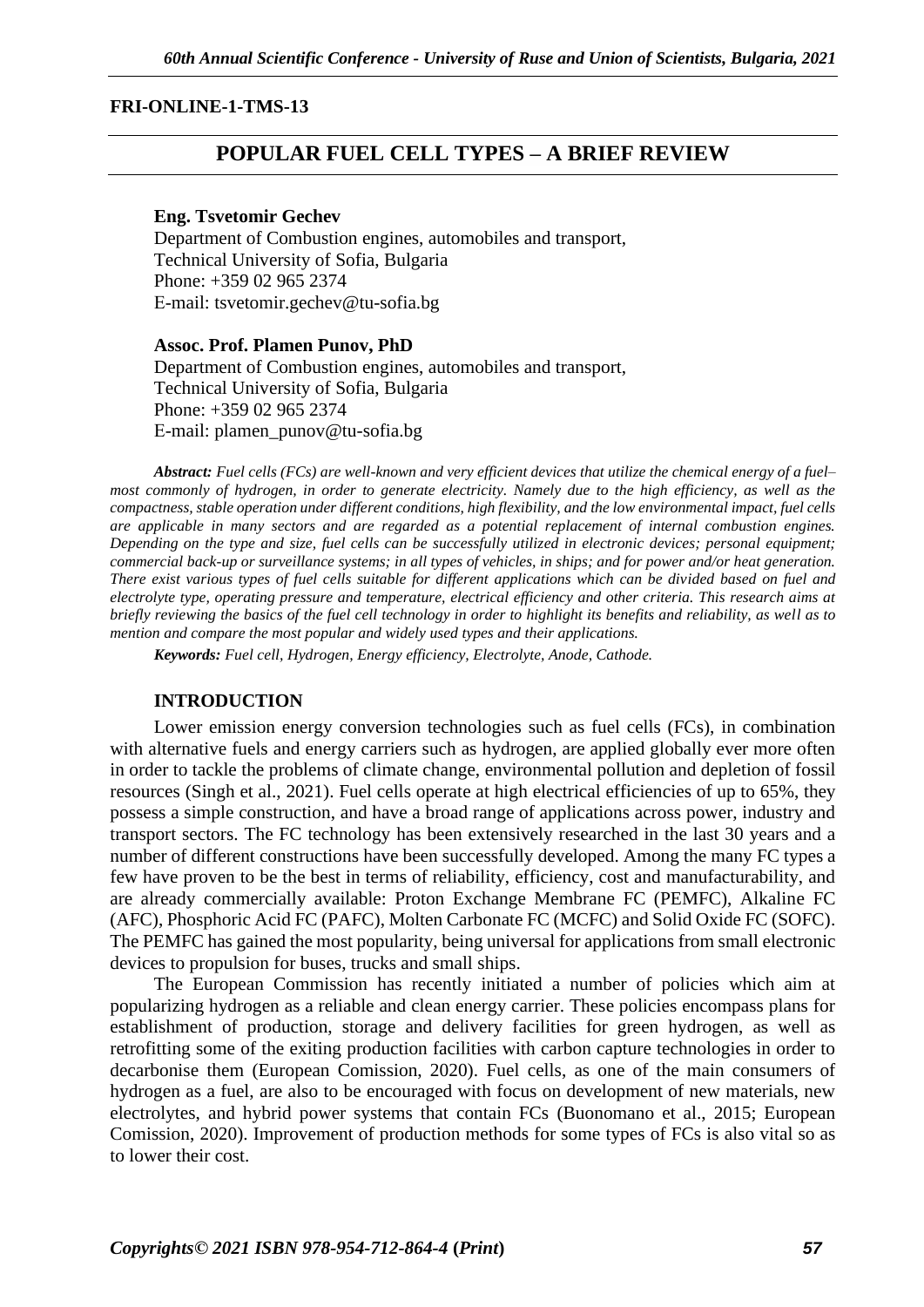Thus, this paper aims at briefly reviewing the most popular types of FCs, comparing their characteristics, and drawing a conclusion about their most suitable application, based on the available literature, as a contribution to the European efforts for promotion of the technology.

### **EXPOSITION**

### **Fuel cell fundamentals**

Fuel cells have a simple working principle that is illustrated in Figure 1. They consist of two electrodes - an anode and a cathode, and an electrolyte that is sandwiched in between them. The electrodes are coated with a catalyst layer. Fuel is supplied at the anode where the its molecules dissociate under the activation of the catalyst into hydrogen protons and electrons. The electrons travel to the cathode through an external circuit, thus creating electrical current. The hydrogen protons react with the oxidant either at the anode or the cathode (depending on the type of electrolyte and its conductive mechanism) to form water and heat. Thus, fuel cells systems convert the chemical energy of the fuel to electrical energy via a one-step electrochemical reaction. Appropriate management of the heat and water by-products should be performed in order for the system to work at optimal levels.



Fig. 1. Basic operating principle of a fuel cell (Ehsani et al., 2018).

It is noteworthy, that SOFCs and MCFCs have higher operating temperatures than the rest of the FC type which enables the processing not only of pure gaseous hydrogen, but also of hydrocarbons (HCs) that are reformed internally in order to extract their hydrogen molecule. The residual gases from the reforming process should also be taken appropriate care of. The specific reactions of each of the most popular fuel cell types and their working principles are discussed later in the article.

Both fuel cells and heat engines use hydrocarbons as fuel and air as oxidant, yet due to the nature of the reactions occurring in them, they vary significantly in efficiency. Heat engines use combustion which is limited in terms of efficiency by the Carnot cycle, and additionally run through a few steps to generate electrical energy. In contrast, fuel cells directly convert chemical to electrical energy and their practical electrical efficiency reaches 65%. Fuel cells also generate less environmental polluters, and in cases when pure hydrogen gas is utilized as a fuel, the emissions are in fact only of water – see Table 1. Another advantage of fuel cells is the lack of moving parts, therefore almost no vibrations and noise are present during their operation. Nonetheless, FCs lack the maturity and low cost of heat engines, as an FC is usually a few times more expensive than a conventional internal combustion engine (ICE) of the same power range, due to their complicated production processes and the embedment of expensive catalysts (Sharaf and Orhan, 2014).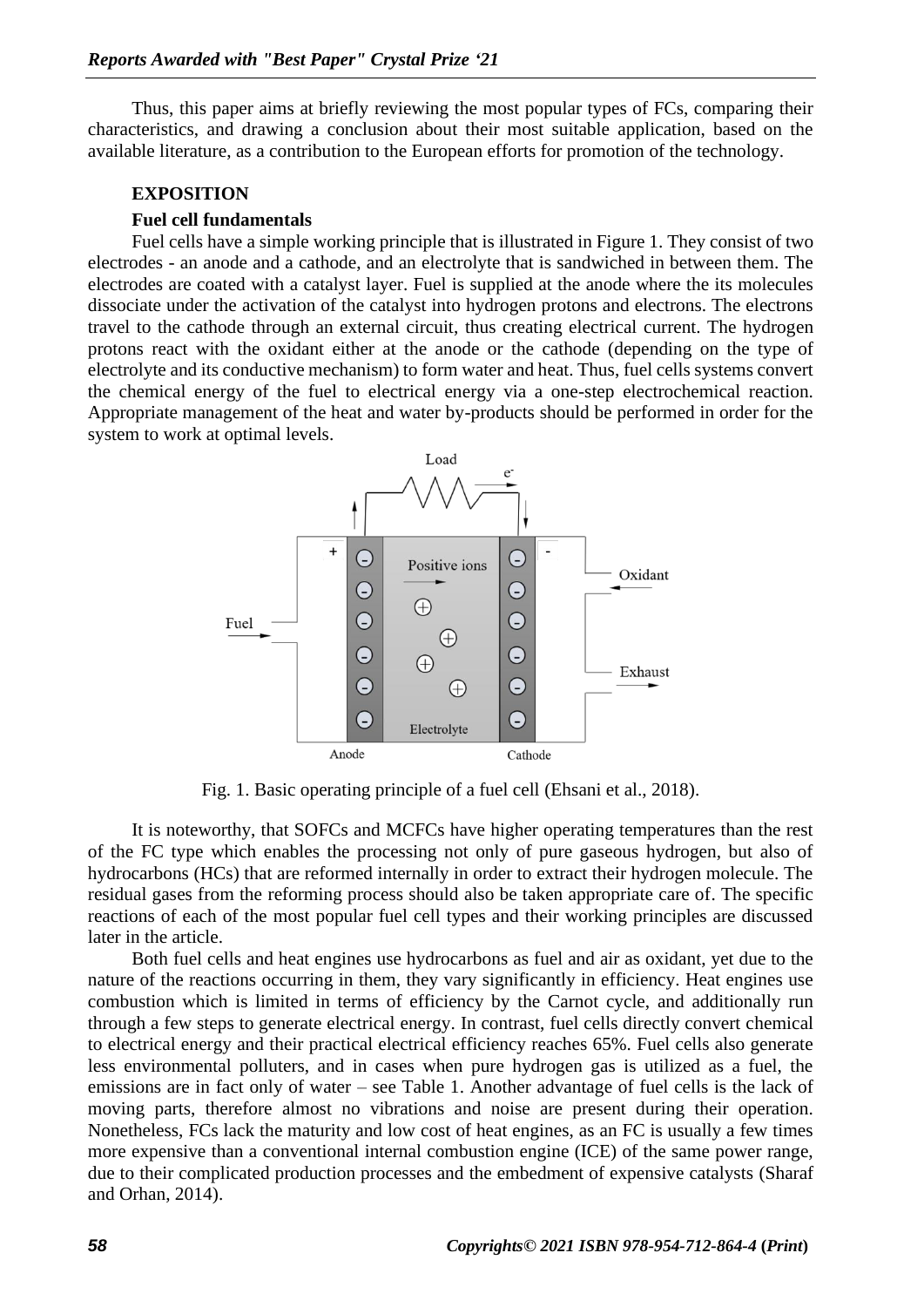Fuel cells and batteries have similar working principles, yet FCs continue to produce electricity as long as reactants are supplied to them, unlike batteries where electrical energy is generated until the expenditure of one of the chemical reactants (Wilberforce et al., 2017). FCs have been tested many times and their lifespan can reach up to 8000 hours for transportation purposes and up to 80000 hours for stationary power generation (Andersson and Froitzheim, 2019). Nonetheless, they degrade depending on the operating time. The degradation of FCs is associated with the loss of power that the fuel cell stack can supply at a given operating point. The state of health of the stack is referred to as the current loss of power at nominal conditions compared to the reference power at nominal conditions when the FC is brand new (Vichard et al., 2021).

Loss of performance occurs at all components of the cell. For example, a PEMFC which is composed of electrodes, an electrolytic membrane (see Table 1), gas diffusion layers and bipolar plates, requires good water management in order to stay well humidified. Bad water management leads to membrane dry out which increases resistive surfaces and potentially creates cracks. Bad oxidant filtering and operation at extreme temperatures can also lower the performance of FCs, but such damage is not always irreversible (Vichard et al., 2021).

Typically, a FC supplies voltage in the range  $0.4 - 1$  V depending on the type and operating conditions. The voltage drop is due to three main factors: ohmic voltage drop due to ohmic resistance from the components of the fuel cell; activation voltage drop due to the extra energy required for overcoming the activation barriers of the reactants; and concentration voltage drop due to the lack of ions at the positive electrode to carry the reactions (this voltage drop is higher at high loads of the cell and is based on the slow diffusions of ions through the electrolyte). Fuel cells are combined in fuel cell stacks in series to deliver higher voltage, or in parallel for higher current density (Ehsani et al., 2018).

Fuel cells, similar to heat engines, cannot operate independently  $-$  they need additional aggregates. A simple fuel cell system is shown in Figure 2. The hydrogen gas is supplied from a hydrogen cylinder through a pressure regulator and a supply valve to the FC. The fuel is stored in the vessel under pressure, typically 20, 35 or 70 MPa and via the pressure regulator is reduced to the operating pressure of the stack. Air for oxidation is fed to the cells with the help of a compressor and a humidifier, while the excess water is discarded through a purge valve. Thermal management is applied by means of a fan. Certainly, the excess heat can be utilized for additional electricity generation, for steam production, or for heating. The amount of excess heat depends on fuel cell type and the topology of the system. The supply and purge valves, fan and fuel cell operating regime are all managed by the system controller. Normally, fuel cell systems are hybridized with batteries or supercapacitors (SCs) to achieve better system dynamics - the batteries/SCs meet the electrical demand in transient modes when the fuel cell is slow to react. Practically, fuel cell systems include more aggregates that ensure its efficient operation.

Fuel cells can be divided based on different criteria:

- Electrolyte solid or liquid, acidic or alkaline;
- Operating temperature low or high temperature FCs;
- Structure planar, monolithic, tubular; not all FC types can adopt each structure;
- Application portable, stationary or transportation.

In Table 1 are highlighted and compared some of the most important features of the five most popular types of fuel cells – Proton Exchange Membrane FC (PEMFC), Alkaline FC (AFC), Phosphoric Acid FC (PAFC), Molten Carbonate FC (MCFC) and Solid Oxide FC (SOFC). In Table 2 are listed their advantages and disadvantages. In the next subsections the most popular fuel cell types are discussed in more detail.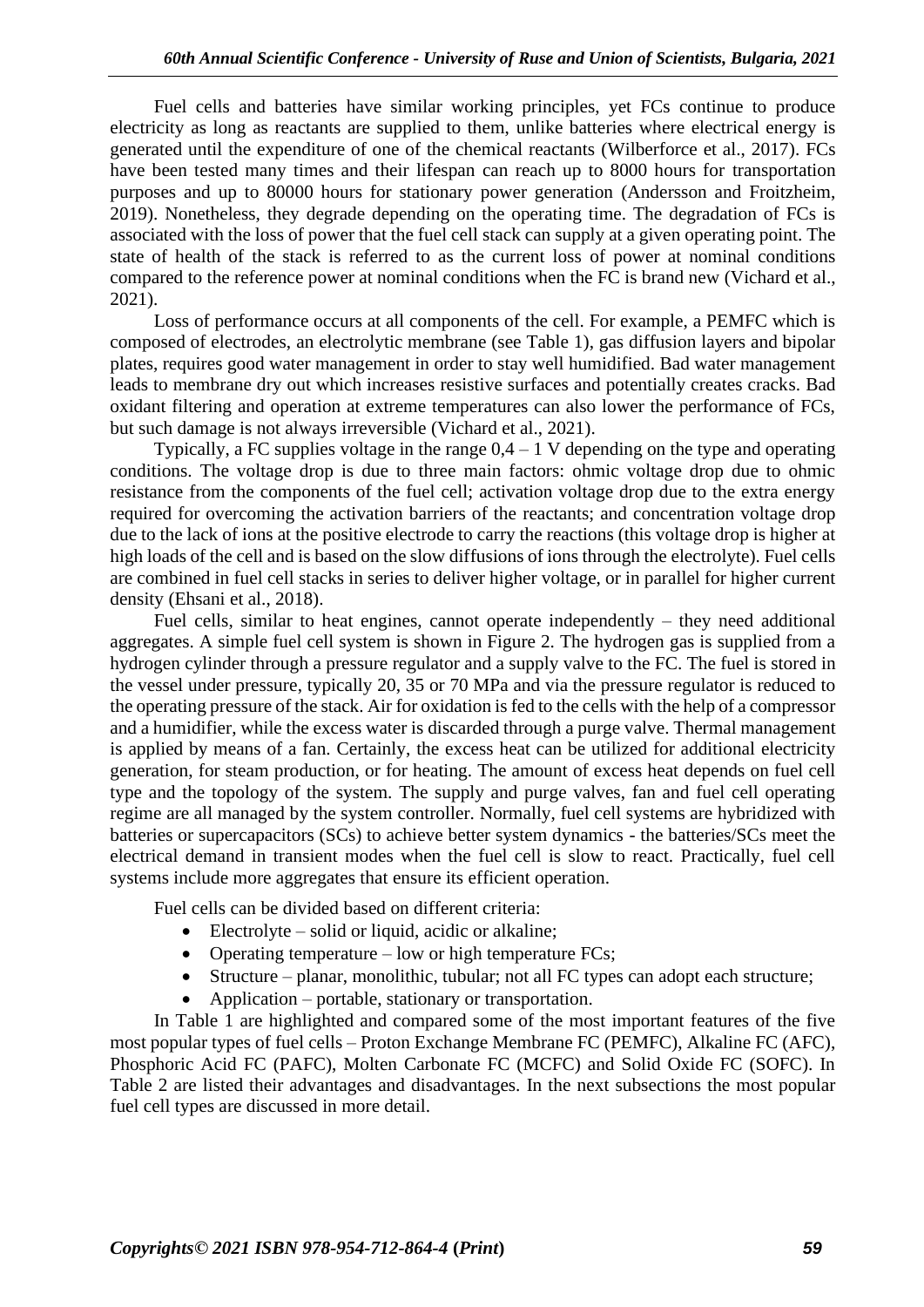

Fig. 2. A basic fuel cell system.

Table 1. Comparative summary of the most popular types of fuel cells (Andersson and Froitzheim, 2019; Biert et al., 2016; Ehsani et al., 2018; Inal and Deniz, 2020; Olabi et al., 2021; Spiegel et al., 2007; Wilberforce et al., 2016)

| <b>Type</b>  | <b>Fuel</b>        | Electrolyte                    | <b>Operating</b><br>temperature | <b>Electrical</b><br>efficiency | <b>Emissions</b> |
|--------------|--------------------|--------------------------------|---------------------------------|---------------------------------|------------------|
| <b>PEMFC</b> | Hydrogen           | Solid polymer                  | 60 to 200 $^{\circ}$ C          | 40 to 60%                       | Water            |
|              | (99.99% purity)    | membrane, acidic               |                                 |                                 |                  |
| <b>AFC</b>   | Hydrogen           | Aqueous                        | 50 to 230 °C                    | 50 to 65 %                      | Water            |
|              | (99.99% purity)    | Potassium                      |                                 |                                 |                  |
|              |                    | $hydroxide - KOH$              |                                 |                                 |                  |
| <b>PAFC</b>  | Hydrogen           | Liquid phosphoric              | 150 to 220                      | 35 to 45%                       | Water            |
|              |                    | $acid - H_3PO_4$               | $\rm ^{\circ}C$                 | $(85\%$ in                      |                  |
|              |                    |                                |                                 | cogeneration)                   |                  |
| <b>MCFC</b>  | Hydrogen           | Liquid alkali                  | 600 to 800                      | 50 to 65%                       | Water            |
|              | Methane            | $carbonates -$                 | $\rm ^{\circ}C$                 | $(85\%$ in                      | $(CO2$ and       |
|              | Natural gas        | $Li2Co3/Na2CO3/$               |                                 | cogeneration)                   | HC if fuel       |
|              |                    | K <sub>2</sub> CO <sub>3</sub> |                                 |                                 | internally       |
|              |                    |                                |                                 |                                 | reformed)        |
| <b>SOFC</b>  | Hydrogen           | Solid yttria-                  | 600 to 1200                     | 55 to 65%                       | Water            |
|              | Methane            | stabilized zirconia            | $\rm ^{\circ}C$                 | $(85\%$ in                      | $(CO2$ and       |
|              | Natural gas        | YSZ                            |                                 | cogeneration)                   | HC if fuel       |
|              |                    |                                |                                 |                                 | internally       |
|              | <b>Other Fuels</b> |                                |                                 |                                 | reformed)        |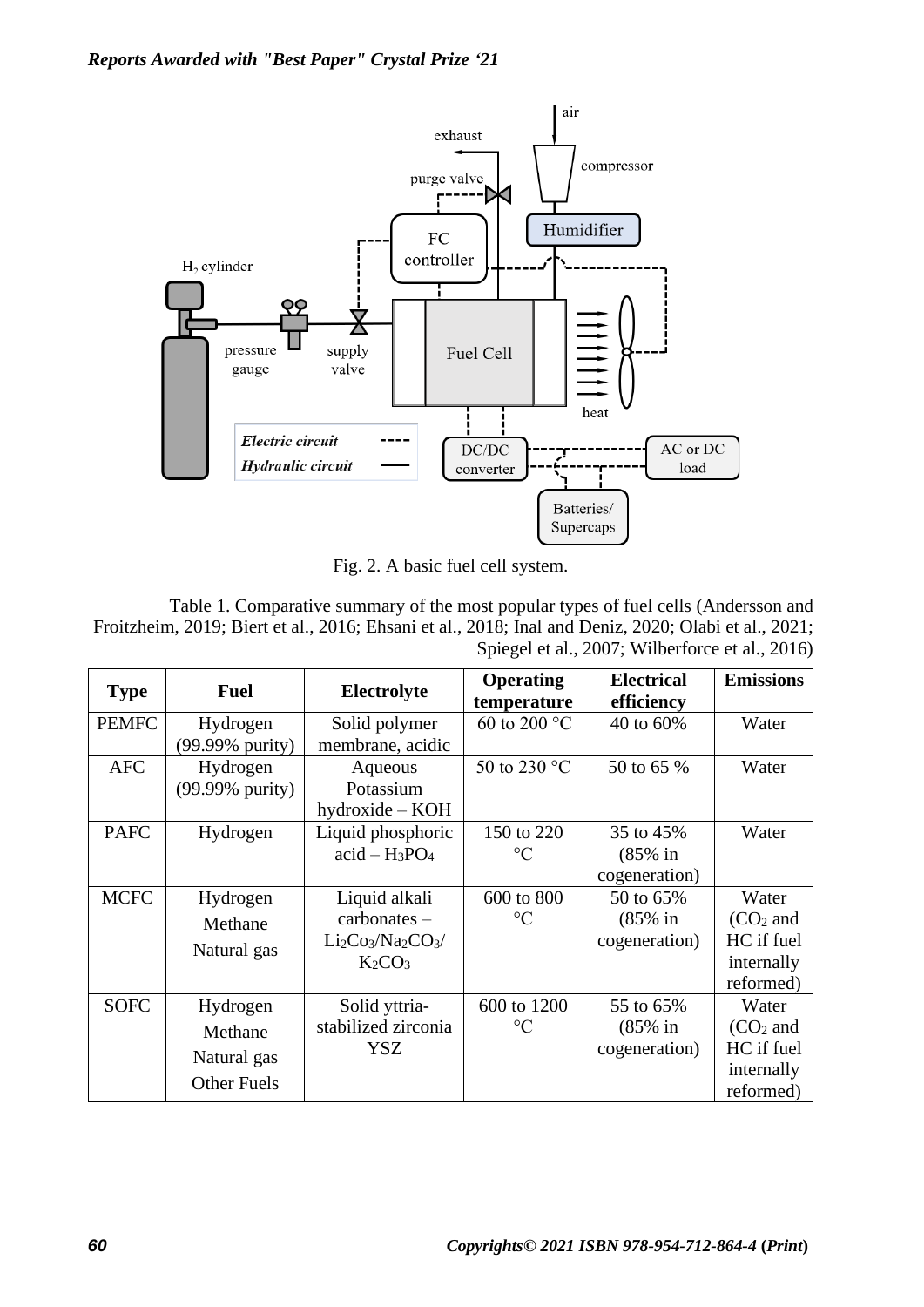Table 2. Advantages and disadvantages of most popular types of fuel cells (Andersson and Froitzheim, 2019; Biert et al., 2016; Ehsani et al., 2018; Inal and Deniz, 2020; Olabi et al., 2021; Sharaf and Orhan, 2014; Spiegel et al., 2007; Wilberforce et al., 2016)

| <b>Type</b>  | <b>Advantages</b>                                                                                                                                                                          | <b>Disadvantages</b>                                                                                                                                                                                                                                                                                               |
|--------------|--------------------------------------------------------------------------------------------------------------------------------------------------------------------------------------------|--------------------------------------------------------------------------------------------------------------------------------------------------------------------------------------------------------------------------------------------------------------------------------------------------------------------|
| <b>PEMFC</b> | - Low operating pressure, temperature<br>and start-up time<br>- Simple and compact design<br>- High current, voltage and power<br>density<br>- Solid Electrolyte                           | - Fragile PEM<br>- Requires constant stack humidification<br>and thus water management<br>- Requires platinum catalyst and high<br>fuel purity<br>- Intolerance to CO and sulfur                                                                                                                                   |
| <b>AFC</b>   | - High efficiency and low start-up<br>time, low operating temperature<br>- Easy to operate and easy thermal<br>management<br>- Low weight and volume<br>- Solid Electrolyte when using AEM | - Very high intolerance to $CO$ and $CO2$<br>- Requires high oxidant and fuel purity<br>- Prone to leakage liquid electrolyte,<br>introducing handling problems +<br>sealing issues when not using AEM<br>- Requires platinum catalyst and high<br>fuel purity                                                     |
| <b>PAFC</b>  | - Cheap electrolyte<br>- Low operating temperature and<br>reasonable start-up times<br>- Mature technology<br>- Increased tolerance to impure<br>hydrogen as fuel                          | - Requires platinum catalyst<br>- Intolerance to CO and sulfur<br>- Stack must be kept above $42^{\circ}C$ – the<br>freezing point of electrolyte, requires<br>extra hardware which makes it heavier<br>and larger<br>- Low efficiency<br>- Liquid corrosive acidic electrolyte<br>which requires careful handling |
| <b>MCFC</b>  | - Internal HC fuel reforming<br>- Inexpensive catalyst<br>- High efficiency<br>- Generation of a lot of waste heat                                                                         | - Need of heat management due to high<br>operating temperature<br>- Intolerance to sulfur<br>- Liquid electrolyte requires careful<br>handling due to high temperature<br>corrosion and evaporate losses<br>- Corrosion of metallic parts                                                                          |
| <b>SOFC</b>  | - Internal HC fuel reforming<br>- Inexpensive catalyst<br>- High efficiency<br>- Generation of a lot of waste heat<br>- Wide variety of modular<br>configurations<br>- Solid electrolyte   | - Need of heat management due to high<br>operating temperature<br>- Intolerance to sulfur<br>- Brittle electrolyte, strict material<br>requirements<br>- Longer start-up times and immaturity<br>and high cost of the technology                                                                                   |

# **Proton Exchange Membrane Fuel Cell (PEMFC)**

PEMFCs are the dominating and most researched fuel cell technology. They operate at ambient temperatures in the range -40 to 120 °C, have high peak power density and use hydrogen gas with high purity as fuel. They are developed primarily for portable, transportation and small stationary power generation purposes. The used electrolyte is a solid proton exchange polymer membrane (notably Nafion ®) that has good thermal and mechanical stability but requires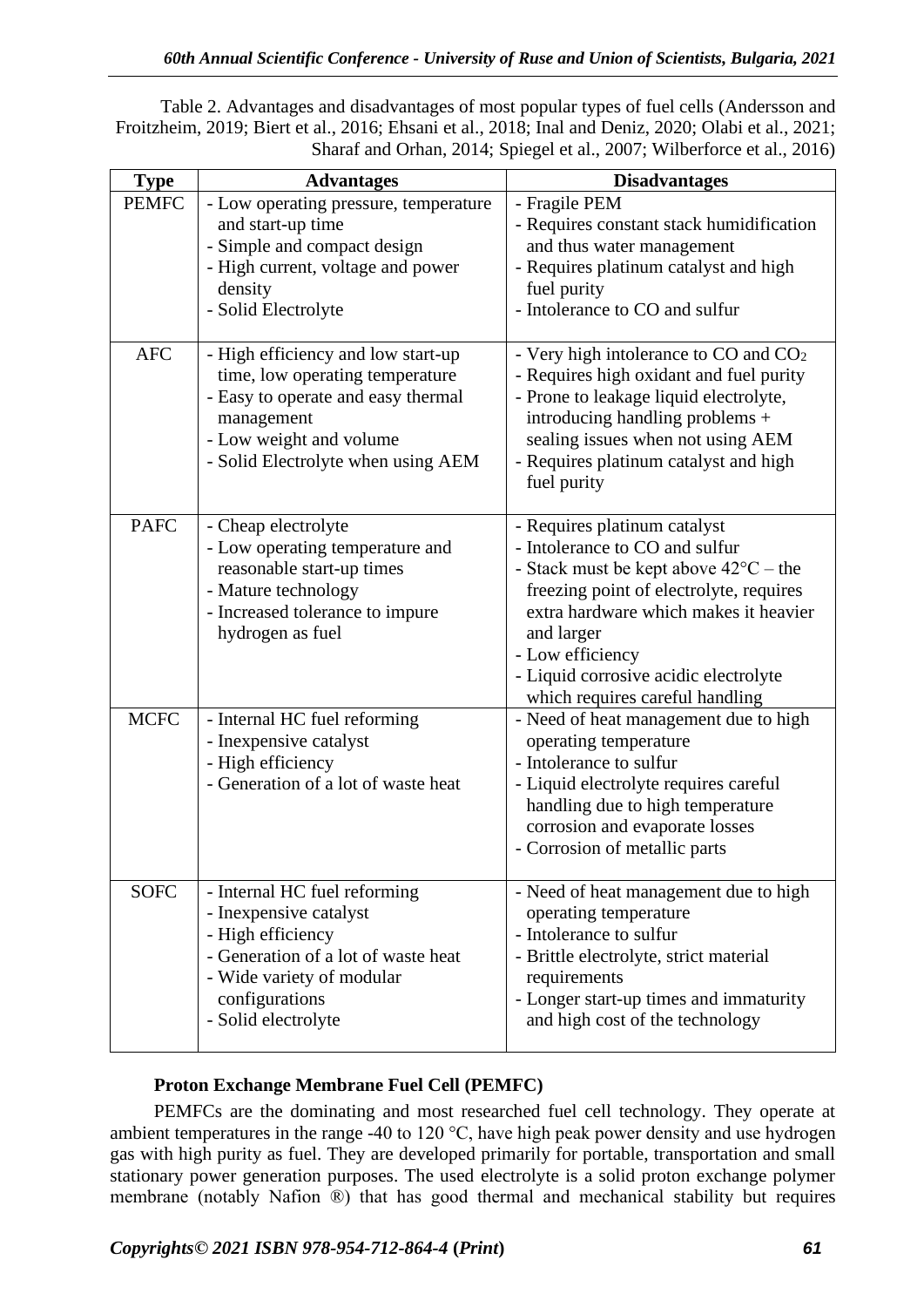expensive electrocatalysts (mostly platinum) to support the reactions at low temperatures (Wang et al., 2021). The operating principle of PEMFC is shown in Figure 1, the anode reaction is described in (1), cathode in (2), and overall reaction in (3). The most notable assets and downsides of PEMFC are presented in Table 2.

$$
H_2 \to 2H^+ + 2e^- \tag{1}
$$

$$
\frac{1}{2}O_2 + 2H^+ + 2e^- \to H_2O
$$
 (2)

$$
H_2 + \frac{1}{2}O_2 \to H_2O + electricity + heat
$$
 (3)

The pure hydrogen (99.99%) used as fuel in PEMFC has high and rapid reactivity and does not contaminate the catalysts and electrolyte. A PEMFC consists of a membrane-electrodeassembly with catalyst layers and the electrolyte, gas diffusion layers, gas flow channels and bipolar plates. The membrane is the conductive area of the ions between the two carbon-supported electrodes and also separates the reactant gases and the electrons between the electrodes. Reactions occur at the catalyst layers, while the gas diffusion layers (built from carbon fiber-based materials) provide mechanical support for the electrolyte and act as a pathway for the inlet and outlet chemicals and for the electron conduction. Gas flow channels distribute the reactants and remove the products from the FC, whereas the bipolar plates provide mechanical support for the gas flow channels. Hence, the materials used to construct bipolar plates are thermally and electrically conductive, highly resistive to corrosion and robust. Most notably metals and carbon composites are used for this purpose (Wang et al., 2021).

Research is ongoing to lower the cost of PEMFCs, by adopting alternative materials, especially for the catalysts and membrane. The most notable current and future use of the technology is in the transport sector. It is commercially applied in fuel cell hybrid electric passenger vehicles such as the Toyota Mirai and Hyundai Nexo, as well as in forklifts and bicycles, and its possible implementation in buses, heavy-duty vehicles and yachts has been seriously investigated (Fan et al., 2021; Wee, 2007).

#### **Alkaline Fuel Cell (AFC)**

AFC has a similar working principle to PEMFC, but uses an alkaline solution of KOH as an electrolyte and thus the ions conduction mechanism is different – hydroxyl ions (OH<sup>-</sup>) travel from the cathode (where air and water are supplied and the oxygen is reduced) to the anode (where pure hydrogen as fuel is fed) to form water. The anodic and cathodic half-reactions are given in (4) and  $(5)$ .

$$
2H_2 + 4OH^- \to 4H_2O + 4e^-
$$
 (4)

$$
0_2 + 2H_2O + 4e^- \to 4OH^-
$$
 (5)

PEMFCs are superior to AFCs due to higher power density, therefore, PEMFCs are utilized instead of AFCs where application is needed. More recently special solid polymer anionic exchange membranes (AEMs) have been developed to replace the liquid electrolyte in AFCs, hence making them more competitive to PEMFCs. The idea is that such an electrolyte requires less management than the liquid one in AFCs and also guarantees higher power density, close to the one of PEMFCs. AEM is less corrosive than the PEM, which additionally allows for a wider range of materials intended for the bipolar plates, membranes and catalysts, making them less expensive but also simultaneously maintaining a relatively high power density (Firouzjaie and Mustain, 2020).

However, AEMFCs are facing roadblocks of their own – more complex water dynamics than PEMFCs and very high intolerance to CO and CO<sub>2</sub>. Additionally, contemporary AEMFCs have shorter lifetime than traditional AFCs and there have been no catalysts free from platinum or other precious metals to demonstrate high and stable performance in this type of FC. Nonetheless, a lot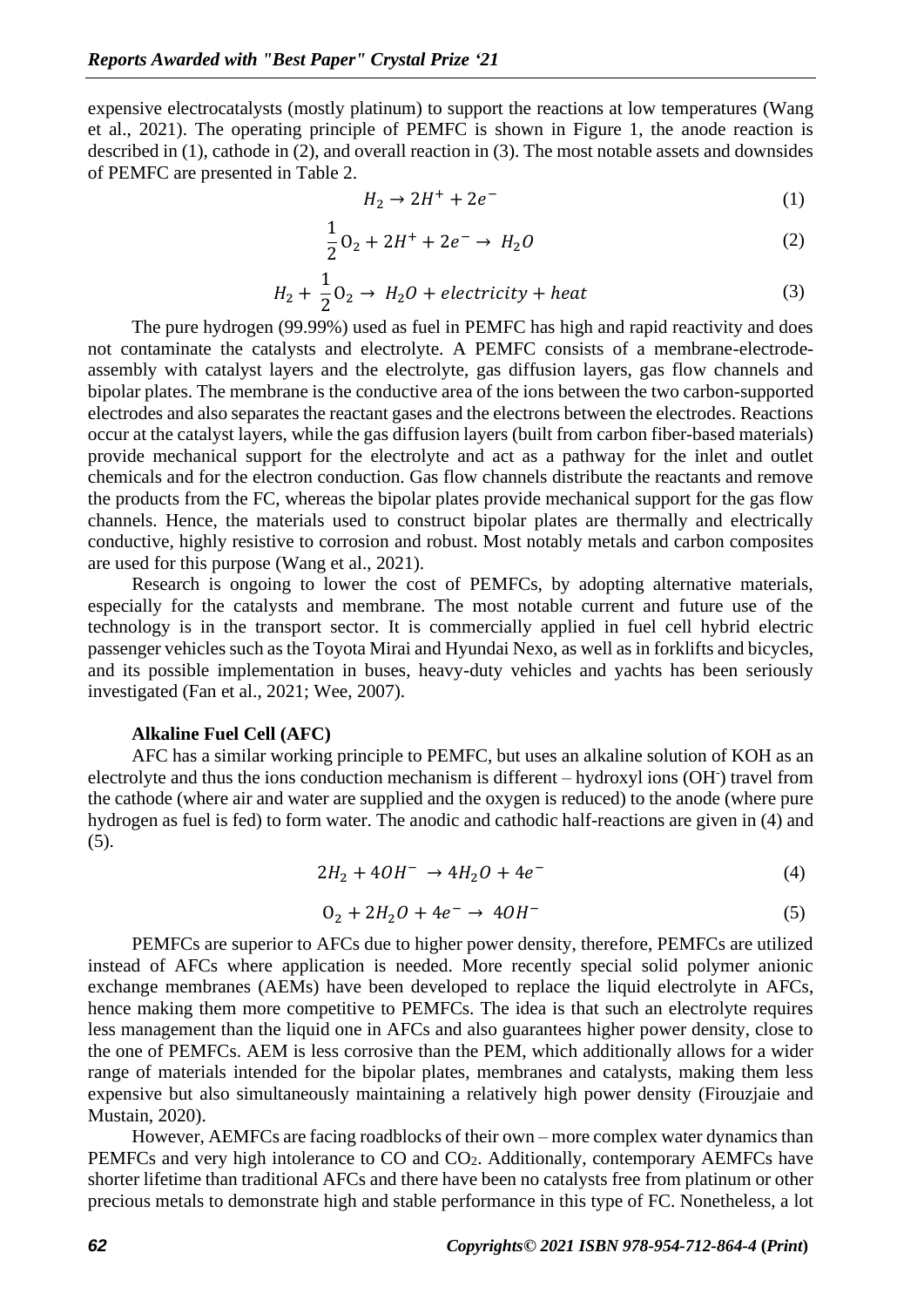of research is being conducted in this field to create efficient and cheap AEMFCs for applications in portables, transportation and small-scale stationary systems (Ferriday and Middleton, 2021).

### **Phosphoric Acid Fuel Cell (PAFC)**

PAFC is the most mature fuel cell technology and the first marketed one. It has the same working principle as a PEMFC, with half-reactions shown in  $(1)$  and  $(2)$ , overall reaction  $- (3)$ , but the adopted electrolyte is phosphoric acid H3PO4. PAFCs have lower efficiency than the PEMFCs and AFCs, but they fall under the mid-temperature category with operating temperatures in the range 150-220 °C, which allows for combined heat and power generation (where the overall efficiency of the system is up to 85%) and also for increased tolerance to fuel impurities. Moreover, they possess increased tolerance to CO and sulfur, a cheap electrolyte, yet utilize precious metals as catalysts (Sammes et al., 2004).

PAFCs, however, are less power dense than PEMFCs and have a liquid corrosive electrolyte which requires additional hardware for good management, therefore they are intended for smallscale stationary power production plants for example for powering small office buildings, houses, family hotels, small hospitals, fueling stations etc.

#### **Molten Carbonate Fuel Cell (MCFC)**

MCFC is a technology that operates at high temperatures in the range 600-800 °C and utilizes a molten carbonate salt as an electrolyte. most commonly  $Li_2Co_3$ ,  $Na_2CO_3$ , or  $K_2CO_3$ . The reactions at the anode and cathode are given in (6) and (7) respectively.

$$
H_2 + CO_3^{2-} \to H_2O + CO_2 + 2e^-
$$
 (6)

$$
\frac{1}{2}O_2 + CO_2 + 2e^- \to CO_3^{2-}
$$
 (7)

The electrolyte conducts carbonate ions  $CO_3^{2-}$ , thus it is necessary to provide carbon dioxide additionally to the oxidant at the cathode to form the carbonate group. This does not mandatorily mean that CO<sub>2</sub> should be supplied externally, as it could be recycled from the anode (Ehsani et al., 2018). The high operating temperatures of such fuel cells also allow for internal (at the anode compartment of the FC) processing of light hydrocarbon fuels such as natural gas which can take advantage of the already existing production facilities and delivery infrastructure for the fuel. The residual combustible anode-off gasses from the internal reforming process can be burned in a burner chamber of a gas turbine, or in an internal combustion engine, hence making MCFCs suitable for inclusion into hybrid cycles.

MCFCs also employ cheap non-precious metal catalysts such as nickel for the activation of the reactants, and are less prone to CO poisoning due to the same reason being the high operating temperatures. Furthermore, MCFCs achieve better electrical efficiency than PAFCs (up to around 60%), and can also be used for combined heat and power generation where the overall efficiency may reach 85%.

However, the technology has lower energy density than PEMFC, requires good system thermal management and the electrolyte is very corrosive, lowering the lifetime of the stack. The issues of long start-up times and what source of heat to use to initiate the start-up process are also evident. Nowadays new tubular cells are designed with better stability and robustness, higher energy density and longer lifetime, thus making MCFCs more sustainable (Kawase, 2017).

MCFCs are applied in large stationary power generation where the desired rated power output is between 200 kW and a few MWs, similarly to PAFCs and are also researched for implementation in ships in a hybrid cycle with a gas turbine or an internal combustion engine.

### **Solid Oxide Fuel Cell (SOFC)**

SOFCs, similarly to MCFCs, operate at high temperatures (600-1200 °C) and utilize nonnoble metals for catalysts, preferably nickel. They can process via internal reforming a variety of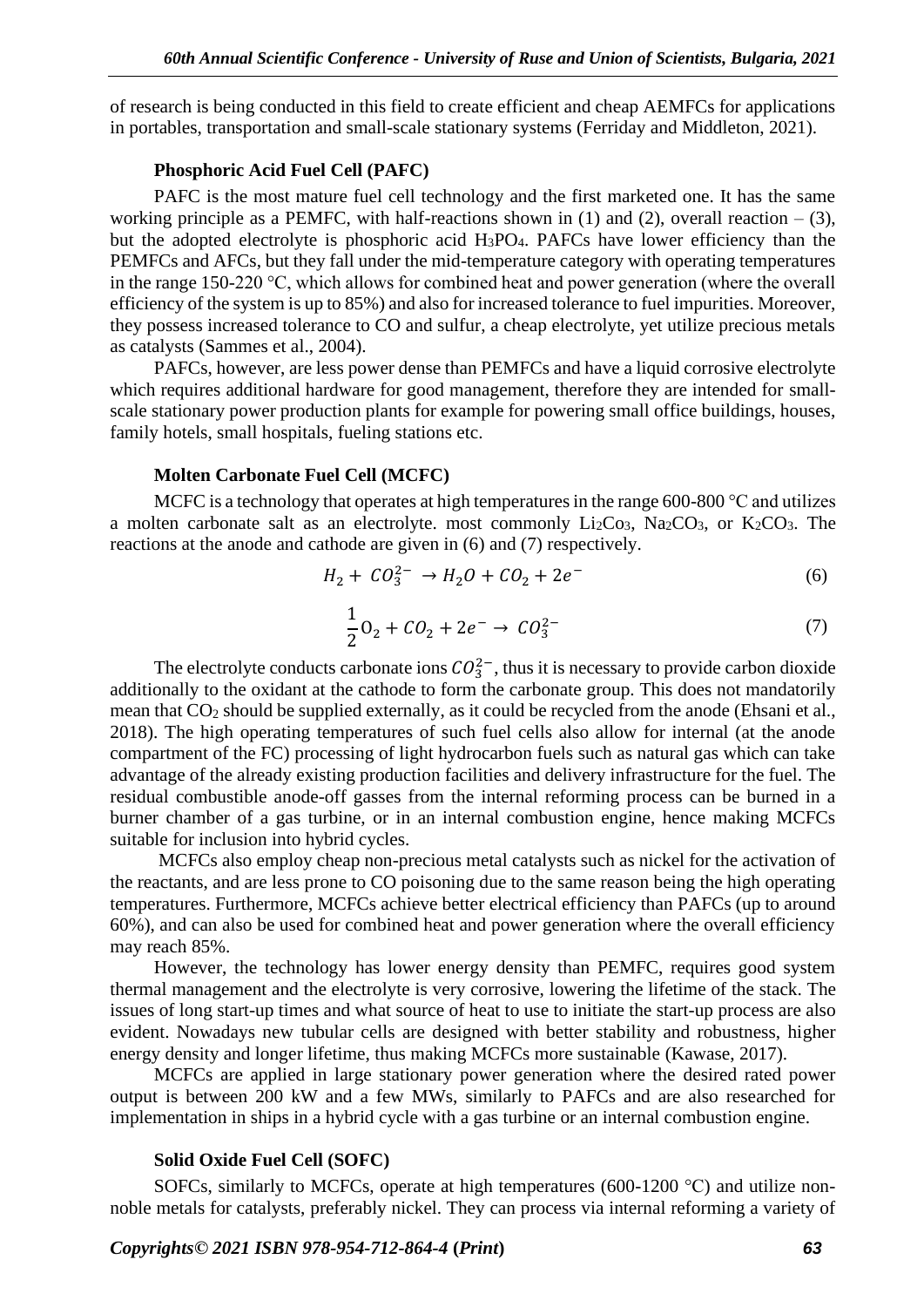fuels including conventional diesel and gasoline fuels, ammonia, synthetic and biofuels (Sasaki et al., 2004). The electrolyte is a solid yttrium-stabilized zirconia (YSZ) which conducts oxygen ions  $O<sup>2</sup>$ , the anodic and cathodic reactions are shown in (8) and (9).

$$
H_2 + O^{2-} \to H_2O + 2e^-
$$
 (1)

$$
\frac{1}{2}0_2 + 2e^- \to 0^{2-}
$$
 (2)

SOFCs have higher electrical efficiency than MCFCs, their electrolyte is solid and does not require CO2 to function properly. The high operating temperature and fuel flexibly enable for application of SOFCs in advance hybrid cycles for cogeneration with dynamic performance and good handling of transient modes in a similar fashion to ICEs. In addition, these hybrid cycles are more efficient than ICEs and emit significantly less harmful chemicals.

The disadvantages of solid oxide fuel cell stacks are similar to the ones of the other hightemperature fuel cell technology, namely: materials' corrosion, long start-up times, lower power density than PEMFC and the need for good heat management. Nonetheless, the development of the technology has led to good results accounting to 80 000 hours lifetime of a stack for stationary power generation (Andersson and Froitzheim, 2019). SOFCs are used exactly for stationary power generation, and are tested as main power units (MPU) or as auxiliary power units (APU) in heavyduty vehicles and ships.

## **CONCLUSION**

Fuel cells are a promising technology with high efficiency, stable operation and low environmental impact suitable for a number of different applications. Based on the review of five most popular FC types, the following conclusions regarding their use, challenges and future development can be made:

- PEMFCs and AFCs are good for small portable use such as electronic devices, military and other equipment and battery chargers. They are also suitable for propulsion of forklifts and other small vehicles, bicycles, passenger cars, and generation of power for small facilities. The most serious challenges before the widespread use of these types are the lack of production, storage and delivery facilities for pure hydrogen, as well as the high cost of used catalysts. Work is ongoing on the building of such facilities, the embedment of cheaper catalyst materials and lowering the catalyst load while maintaining functionally of the cells.
- PAFCs are suitable for small stationary power plants and for powering small buildings where cogeneration is applicable high purity of hydrogen is not attainable. The development of this FC type seeks to lower the catalyst costs, increase the electrical efficiency, and optimise the electrolyte handling hardware.
- MCFCs and SOFCs are applied in mid to big-scale power generation plants, possibly in hybrid cycles and for cogeneration. SOFCs in particular are particularly convenient as MPU or APU in big transport means due to the fuel flexibility and the solid electrolyte. Researchers are working on cheap production technologies, protective coatings against the high-temperature corrosion and optimal management of the systems for such FCs.

## **ACKNOWLEDGEMENTS**

This study was funded by the project "Passenger cars efficiency improvement by means of optimized operation engine-turbocharger" № КП-06-Франкофония/3 within the frame of bilateral program BNSF-AUF session 2018, and was also funded by project BG05M2OP001-1.001-0008 "National Centre for Mechatronics and Clean Technologies" Operational Program Executive Agency, Ministry of Education and Science, Bulgaria.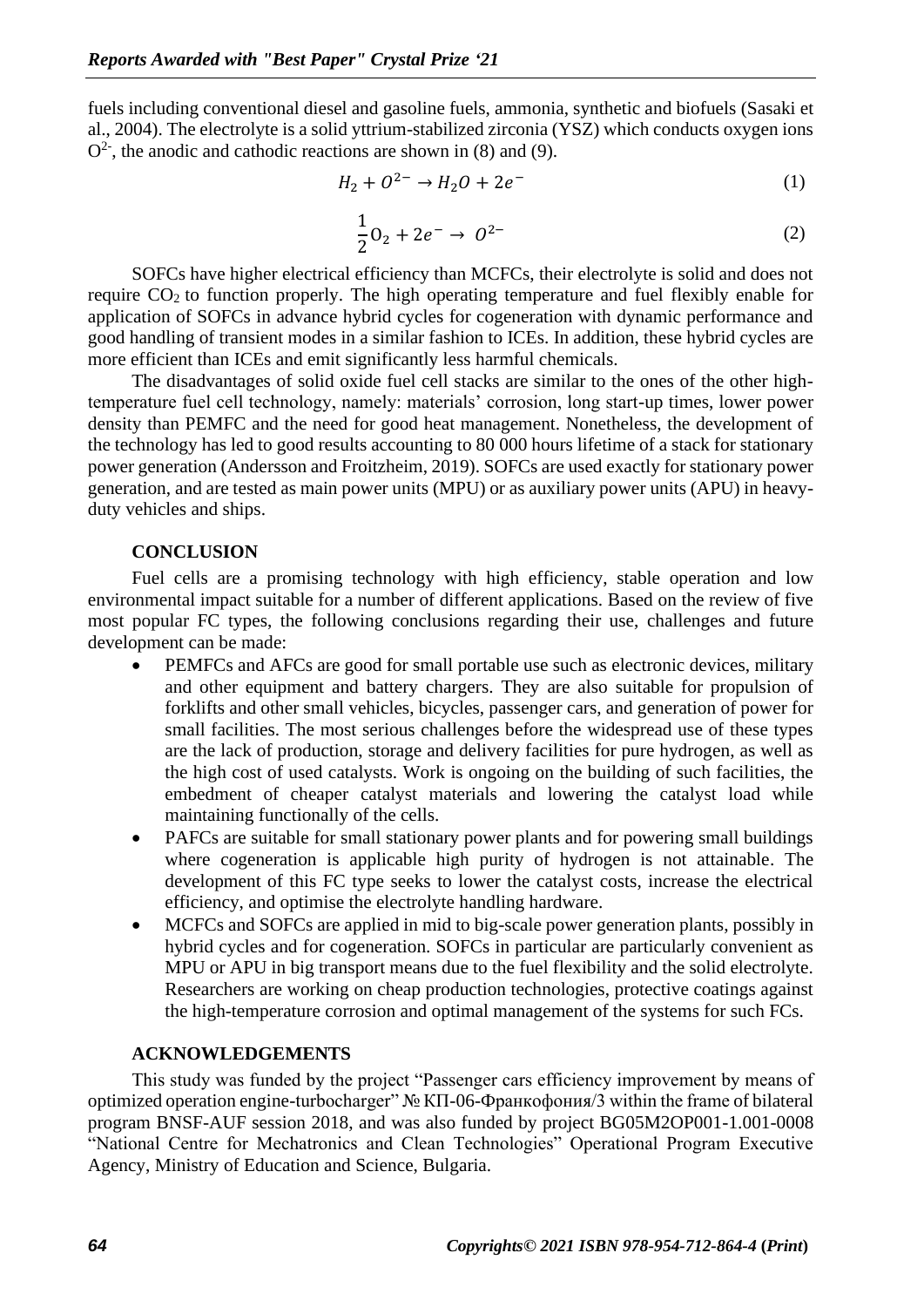## **REFERENCES**

Andersson, M., Froitzheim, J., 2019. Technology review – Solid oxide cells, Report 2019:601.

Biert, L. Van, Godjevac, M., Visser, K., Aravind, P. V, 2016. A review of fuel cell systems for maritime applications. J. Power Sources 327, 345–364. https://doi.org/10.1016/j.jpowsour.2016.07.007

Buonomano, A., Calise, F., d'Accadia, M.D., Palombo, A., Vicidomini, M., 2015. Hybrid solid oxide fuel cells-gas turbine systems for combined heat and power: A review. Appl. Energy 156, 32–85. https://doi.org/10.1016/j.apenergy.2015.06.027

Ehsani, M., Gao, Y., Longo, S., Ebrahimi, K., 2018. Modern Electric, Hybrid Electric, and Fuel Cell Vehicles, Third edit. ed. CRC Press.

European Comission, 2020. Communication COM/2020/301: A hydrogen strategy for a climate-neutral Europe.

Fan, L., Tu, Z., Chan, S.H., 2021. Recent development of hydrogen and fuel cell technologies: A review. Energy Reports. https://doi.org/10.1016/j.egyr.2021.08.003

Ferriday, T.B., Middleton, P.H., 2021. ScienceDirect Alkaline fuel cell technology - A review. Int. J. Hydrogen Energy 46, 18489–18510. https://doi.org/10.1016/j.ijhydene.2021.02.203

Firouzjaie, H.A., Mustain, W.E., 2020. Catalytic Advantages , Challenges , and Priorities in Alkaline Membrane Fuel Cells. https://doi.org/10.1021/acscatal.9b03892

Inal, O.B., Deniz, C., 2020. Assessment of fuel cell types for ships: Based on multi-criteria decision analysis. J. Clean. Prod. 265, 121734. https://doi.org/10.1016/j.jclepro.2020.121734

Kawase, M., 2017. Durability and robustness of tubular molten carbonate fuel cells. J. Power Sources 371, 106–111. https://doi.org/10.1016/j.jpowsour.2017.10.024

Olabi, A.G., Wilberforce, T., Abdelkareem, M.A., 2021. Fuel cell application in the automotive industry and future perspective. Energy 214, 118955. https://doi.org/10.1016/j.energy.2020.118955

Sammes, N., Bove, R., Stahl, K., 2004. Phosphoric acid fuel cells : Fundamentals and applications 8, 372–378. https://doi.org/10.1016/j.cossms.2005.01.001

Sasaki, K., Watanabe, K., Shiosaki, K., Susuki, K., Teraoka, Y., 2004. Multi-fuel capability of solid oxide fuel cells. J. Electroceramics 13, 669–675. https://doi.org/10.1007/s10832-004- 5174-z

Sharaf, O.Z., Orhan, M.F., 2014. An overview of fuel cell technology: Fundamentals and applications. Renew. Sustain. Energy Rev. 32, 810–853. https://doi.org/10.1016/j.rser.2014.01.012

Singh, M., Zappa, D., Comini, E., 2021. Solid oxide fuel cell: Decade of progress, future perspectives and challenges. Int. J. Hydrogen Energy 46, 27643–27674. https://doi.org/10.1016/j.ijhydene.2021.06.020

Spiegel, C., York, N., San, C., Lisbon, F., Madrid, L., City, M., New, M., San, D., Singapore, J.S., Toronto, S., 2007. Designing and Building Fuel Cells Library of Congress Cataloging-in-Publication Data.

Vichard, L., Steiner, N.Y., Zerhouni, N., Hissel, D., 2021. Hybrid fuel cell system degradation modeling methods: A comprehensive review. J. Power Sources 506, 230071. https://doi.org/10.1016/j.jpowsour.2021.230071

Wang, Y., Yuan, H., Martinez, A., Hong, P., Xu, H., Bockmiller, F.R., 2021. Polymer electrolyte membrane fuel cell and hydrogen station networks for automobiles: Status, technology, and perspectives. Adv. Appl. Energy 2, 100011. https://doi.org/10.1016/j.adapen.2021.100011

Wee, J.H., 2007. Applications of proton exchange membrane fuel cell systems. Renew. Sustain. Energy Rev. 11, 1720–1738. https://doi.org/10.1016/j.rser.2006.01.005